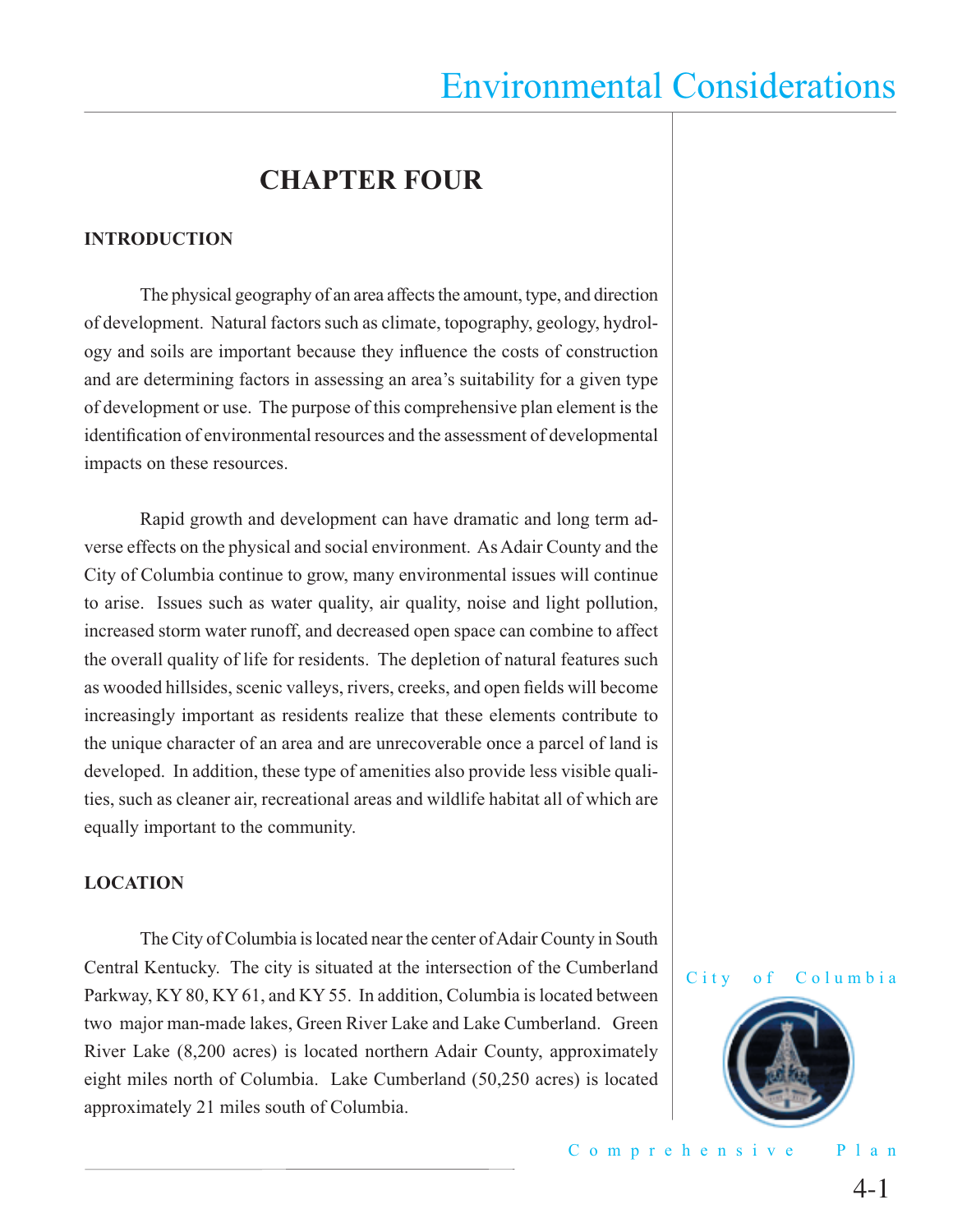### **CLIMATE**

 The climate in the vicinity of the City of Columbia is termperate and humid. Southerly winds predominate bringing moist warm air. The most common severe weather conditions are in the form of mild droughts or thunderstorms. Tornadoes are the most devastating severe weather condition which occur in the area. Tornadoes can occur almost anywhere in Kentucky and in any terrain, hilltop or valley bottom. Severe storms can occur in any month but are most frequent from March to July.

 Long term climatological data for the vicinity of Columbia is available from the Greensburg Weather Station. The following discussion is based on the period from 1961 to 1990 for averages and 1932 to 1995 for extremes. The coldest days occur in January when the average monthly temperature is 32.1 degrees F. The warmest days occur in July with an average monthly temperature of 77.2 degrees F. During the period from May to September, an average of 46 days will have a maximum temperature of 90 degrees F or higher. The minimum temperature is expected to be 32 degrees F or less for an average of 105 days from October through April. The coldest temperature on record is -25 degrees F on January 24, 1943. The hottest recorded temperature was 108 degrees F on July 10, 1936 and August 21, 1936.

 Precipitation averages 52.9 inches annually. Records indicate that May tends to be the wettest month and October the driest. Precipitation is generally evenly distributed throughout the year. An average of fourteen (13.7) days per year will have precipitation of one inch or more.

### **AIR QUALITY**

 Air quality is monitored by the Division of Air Quality Control of the Kentucky Natural Resources and Environmental Protection Cabinet, Department for Environmental Protection. The "Kentucky Ambient Air Quality Report" which is produced by the Technical Services Branch of the Kentucky Division of Air Quality is issued annually. The last report issued summarizes statistical results of monitoring conducted during the year 2003 to measure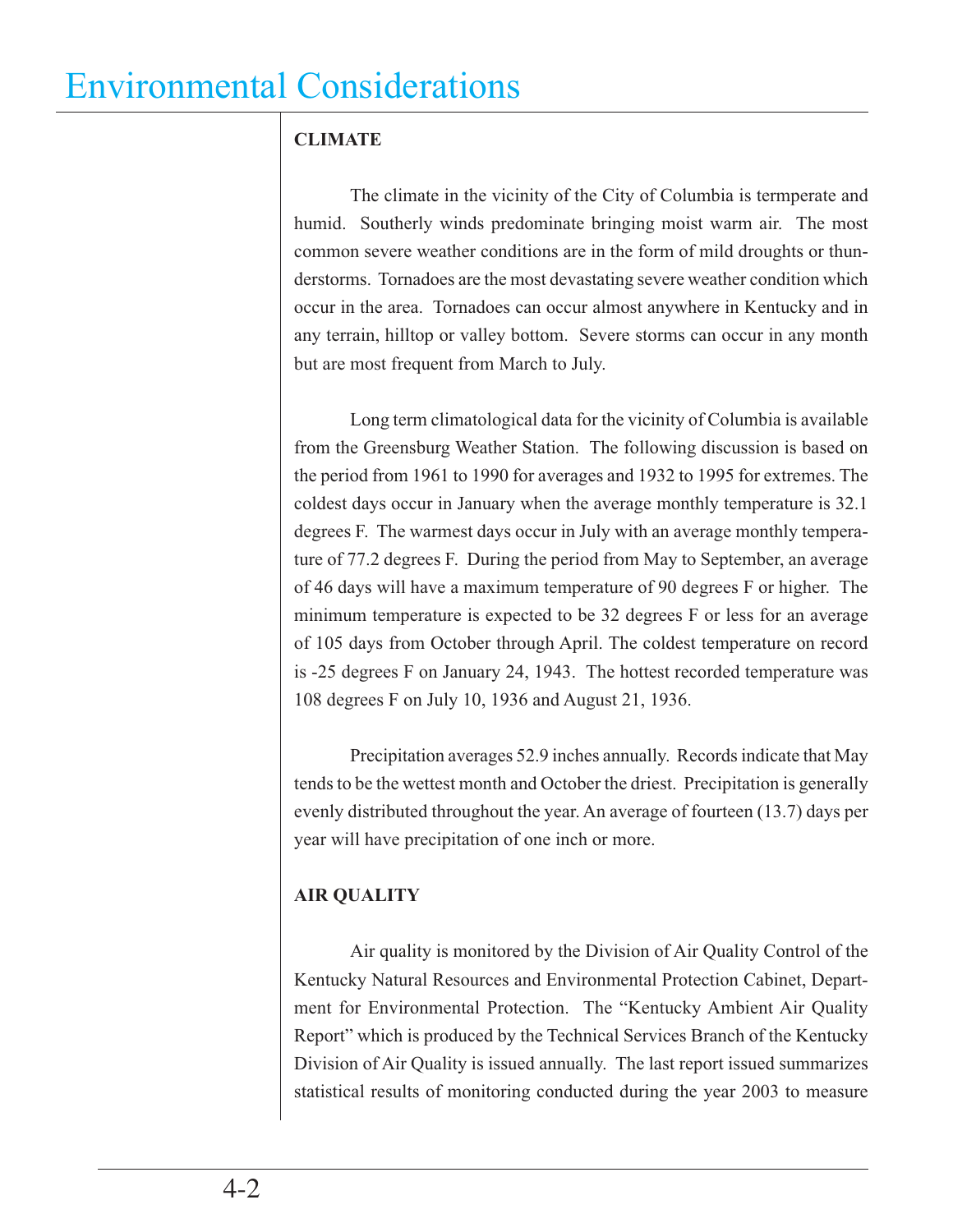outdoor concentrations of air pollutants in the Commonwealth. The primary source of data for the report is the Air Quality Surveillance Network operated by the Kentucky Division for Air Quality which has operated an air quality monitoring network since July 1967. The 2003 network included 101 monitors in 33 counties (this total includes monitors operated by the Louisville Metro Air Pollution Control District and the National Parks Service at Mammoth Cave). The monitoring station locations are selected with U.S. Environmental Protection Agency guidance and, in general, are established near high population areas of air pollution sources. Each year the sites are reviewed to ensure that adequate coverage is being provided. Overall, the division monitors compliance of six criteria pollutants including carbon monoxide, sulfur oxides, nitrogen dioxide, lead, ozone, and particulate matter. In 2003, all Kentucky counties were in attainment for carbon monoxide, sulfur oxides, nitrogen dioxide, and particulate matter. However, there were 25 exceedances of the 8-hour ozone standard in the counties of Boone, Boyd, Campbell, Carter, Edmondson, Fayette, Graves, Greenup, Jefferson, Jessamine, Kenton, Livingston, McCracken, McLean and Oldham.

 Adair County is located within the South Central Air Quality Control Region which includes 20 counties in south-central Kentucky. In this area the Air Quality Surveillance Network has four monitors as follows:

| <b>LOCATION</b>                               | <b>AIRS ID</b> |
|-----------------------------------------------|----------------|
| Somerset Gas Company (Pulaski County)         | 21-199-0003    |
| KY DOT Garage, Franklin (Simpson County)      | 21-213-0004    |
| Kereiakes Park, Bowling Green (Warren County) | 21-227-0007    |
| Oakland School, Oakland (Warren County)       | 21-227-0008    |

The closest air monitor, established in 1992, to Adair County and the City of Columbia is located in Somerset. This special purpose ozone monitor operates continuously using the UV photometric method of analysis. A special purpose Particulate Matter sampler operates for 24 hours every sixth day.



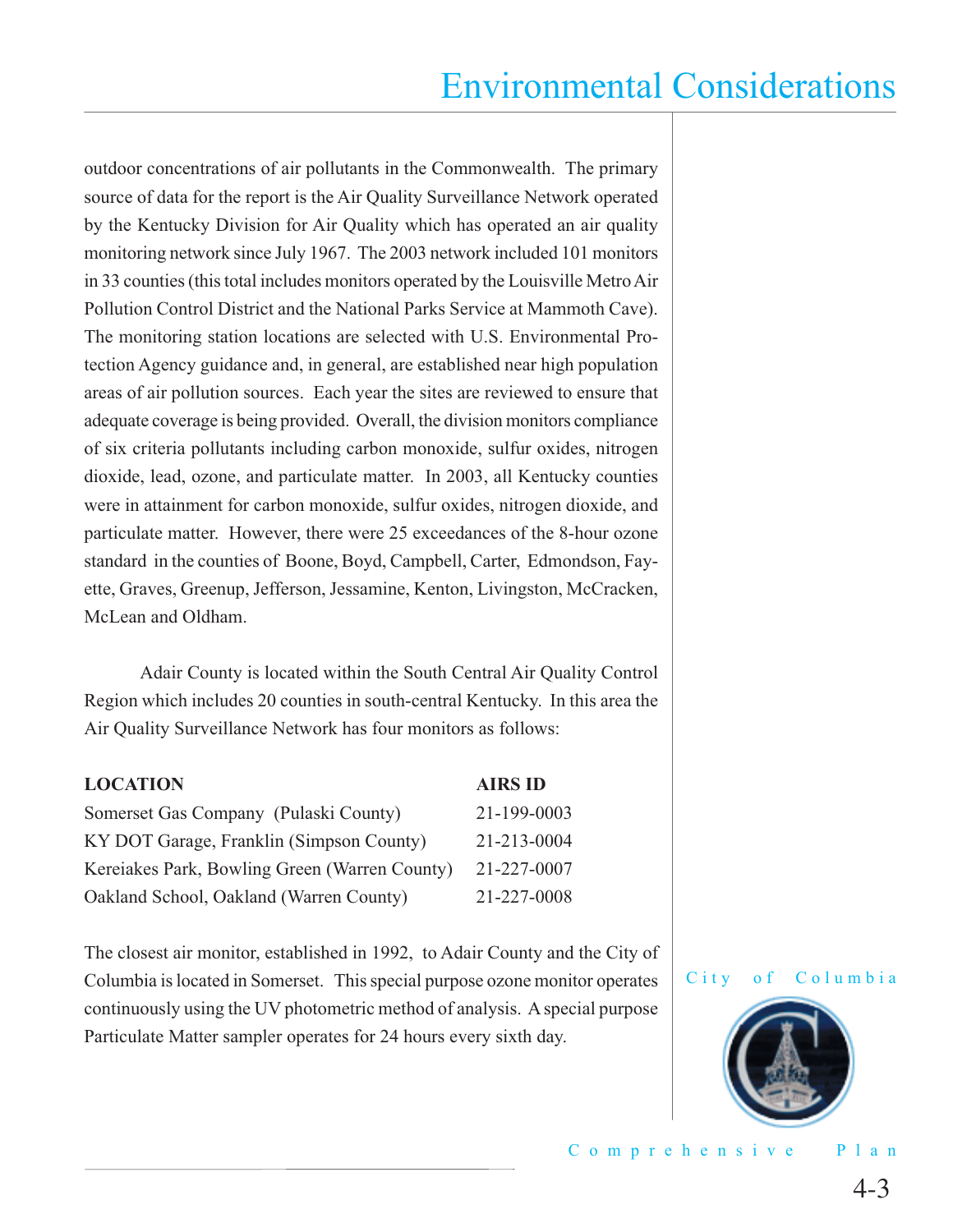### **NOISE**

 High noise levels can impact the health and safety of residents. Excess noise can cause impacts ranging from the nuisance of interrupting a conversation to causing physical and psychological harm. The primary consideration for noise in terms of new development is community noise level.

 According to, "The Noise Guidebook", issued by the Department of Housing and Urban Development, the main contributors to a community noise problem are transportation noises such as highways, railroads, and airports. These sources are the most pervasive and continuing of the noise sources. The main issues involved in any noise analysis are how much noise a site is exposed to, what types of activities are affected and what design or attenuation measures can be used to keep noise to an acceptable level. Outdoor noise levels are of greatest concern in residential areas especially at night when sleep is disrupted.

 The easiest way to mitigate noise is to separate noise sources from noise receptors. This can be accomplished by requiring buffer zones around airports and requiring greater minimum setbacks from major highways and railroads. For example, HUD recommends that no occupiable building be constructed within 100 feet of a railroad due to the impact of noise and vibration. Noise levels can also be attenuated by noise barriers, site design, and soundproofing buildings. It is recommended that a noise analysis be conducted when noise sensitive uses such as residential development or hospitals are proposed near railroads, airports, or highways with considerable truck traffic. In Adair County, the major facilities of concern are the Cumberland Parkway, KY 80, KY 55, KY 61, KY 206, KY 551, the Columbia-Adair County Airport, the Columbia central business district, and strip commercial areas.

### **PHYSIOGRAPHY AND GEOLOGY**

 Adair County and the City of Columbia are located in the Highland Rim section of the Interior Plateau Province physiographic region. In Ken-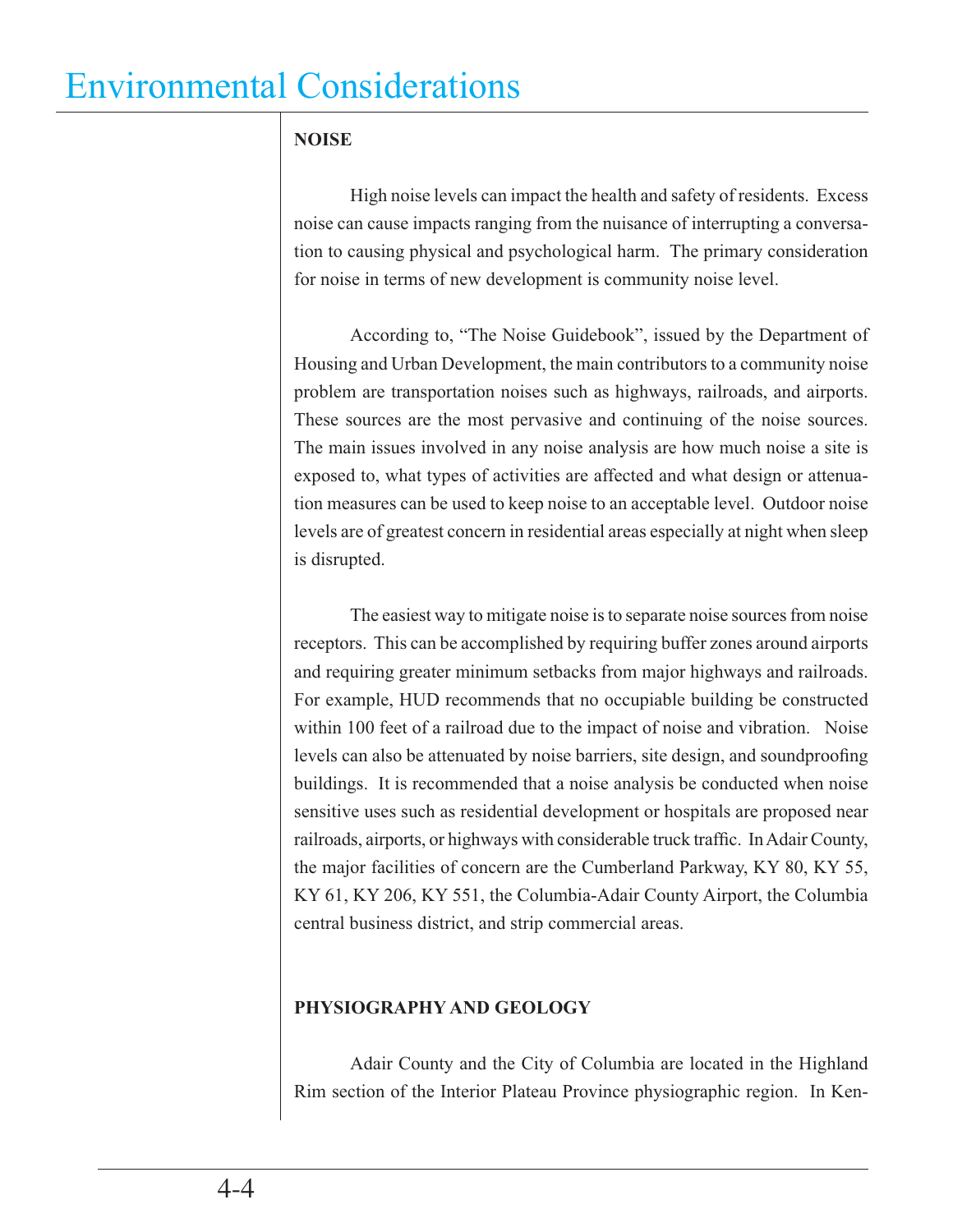tucky, the Highland Rim is commonly referred to as the Pennyroyal Plain of the Mississippian Plateau. It is underlain by sedimentary rocks of Devonian and Mississippian age.

 In the extreme northeastern part of the county, there is a small deposit of sandstone of unknown age which appears to be composed of debris from Pennsylvanian sandstone. A mantle of silt covers the uplands throughout the county with Chattanooga black shale of the Devonian system being exposed along the streams. Also predominate is the New Providence gray clay shale which ranges in thickness from 3 feet in the southern part of the county to 35 feet at points along the Green River. The Fort Payne formation, just above the New Province bed, is gray limestone with abundant chert and is typically 100 to 150 feet thick. Immediately above the Fort Payne Formation is Warsaw limestone which is typically 50 feet to 100 feet thick in places. Cherty limestone of the St. Louis formation is located on the high ridge tops. The St. Louis formation is most extensive in the southern and western parts of Adair County.

 The topography in Adair County ranges from nearly level to very steep. The county is mainly located on a dissected plateau. In most dissected parts the ridges rise from 400 to 490 feet above the valley floors. The highest point, located three-fourths of a mile north of Breeding, is 1,214 feet above sea level. The lowest points in the county are along the Green River. The elevations in the City of Columbia range from 720 feet along Russell Creek to 920 feet at the water tower. The elevation at the city square is 790 feet. There are a moderate amount of sinkholes and subsurface-drained depressions in and around Columbia. Some sinkholes open into underground drainage systems. Others are clogged by debris and soil. Surface water collects in clogged sinkholes and forms wet weather ponds. Although 85% of drainage occurs by surface drains, there is some subterranean drainage made up of karst topography underlain by cavernous limestone.

 Karst topography is an area which is underlain by limestone that has been dissolved by groundwater percolation through rock forming solution channels. These channels increase in size over extended periods of time to form caves and other cavities. As these cavities expand, it is common for them to

#### City of Columbia

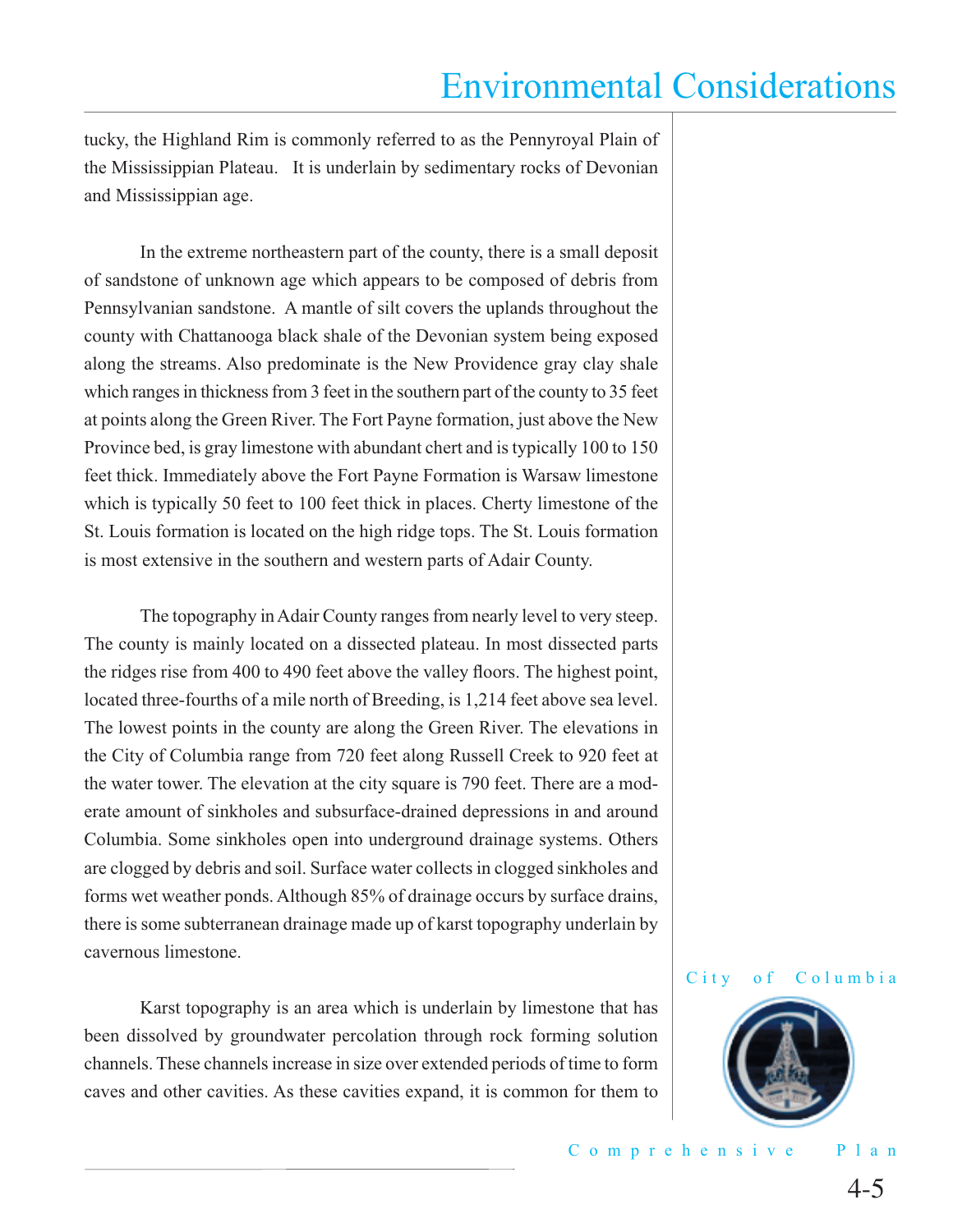form depressions known as sinkholes at the surface. An area with karst topography is characterized by extensive development of sinkholes, underground drainage, lack of surface streams, caverns, solution sculptured rock and large springs. Karst topography is common in Adair County due to the underlying limestone. According to Caves and Karst of Kentucky, published in 1985 by the Kentucky Geological Survey, there are 35 known caves in Adair County with six of them mapped.

 The major concerns with karst topography in developed areas are sinkhole flooding, overburden collapses and groundwater contamination. Sinkhole flooding occurs when stormwater runoff exceeds the drainage capacity of the sinkhole. Flooding problems may increase when sinkholes are filled in with debris or soil when an area is graded. Development in a sinkhole drainage area which increases the amount of impervious surface such as roofs or paving can result in increased rates of runoff which then results in flooding problems. While blasting or construction sometimes causes overburden collapses over a cavity, groundwater fluctuations are the most common cause. In karst areas, the water table provides buoyant support for overburden arches. Droughts, high volume groundwater pumping, and sometimes land use changes that affect water storage can result in a lowered water table and overburden slumping or collapse. Groundwater contamination is also of particular concern in karst areas. Surface water normally percolates slowly through the soil before entering the groundwater allowing removal or containment of contaminants. However, in karst areas, surface water may become groundwater in a matter of minutes. Underground streams may flow as much as five miles per day. This can cause rapid and extensive contamination of wells and springs that may be a source of water supply for homes and livestock.

 As a matter of policy, the city should therefore, strictly prohibit the dumping of garbage or other waste materials, especially those containing hazardous waste into sinkholes. Construction sites that have sinkholes should provide for adequate surface drainage. The planning commission may request that storm water calculations be submitted prior to approving preliminary plats or improvement plans. In addition, the submission of geotechnical reports may be necessary in some of the environmentally sensitive areas prior to approval of a development.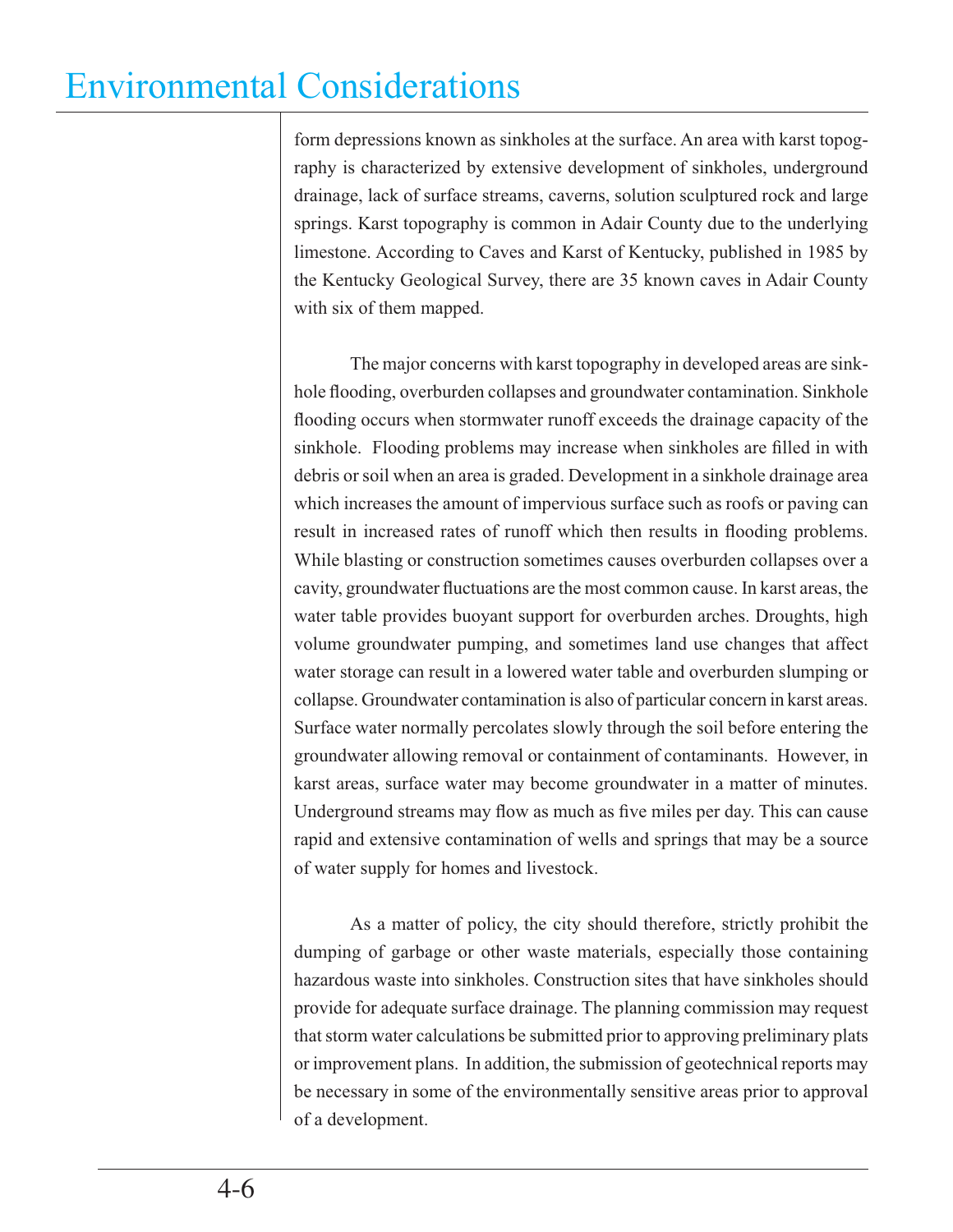#### **SOILS**

 Detailed soil information and soil maps can be found in the Soil Survey of Adair County, Kentucky published by the U.S. Department of Agriculture, Soil Conservation Service. The general soil map found in the Soil Survey shows that there are five soil associations in Adair County with one primary association within the City of Columbia planning area. It is important to note that the area within the 1964 city limits of Columbia was not mapped by detailed soil type. The general soils map for Adair County is shown on page 4-9.

 Soil associations are generalized groupings of similar soils with common relief and drainage patterns. While specific soil information must be consulted to determine the suitability of a particular site for various land uses, the associations can provide information for general planning purposes. The following paragraphs summarize the five associations found within the Soil Survey of Adair County, Kentucky.

### *WESTMORELAND-CANEYVILLE BAXTER ASSOCIATION*

 This soil association is typically located on narrow, sloping ridge tops and narrow valleys that have steep walls. The association is characterized as dominantly steep, well-drained or somewhat excessively drained soils that have a clayey subsoil and are on dissected uplands. The soils on the steep walls of valleys are predominately Westmoreland soils. These soils are shallow over limestone and calcareous shale. The Caneyville soils occupy positions above and adjacent to the Westmoreland soils. They are moderately deep, welldrained, very rocky soils that have a red clayey, plastic subsoil. The Baxter soils, which are cherty and deep over bedrock, are predominant on the ridge tops and on the upper parts of the valley walls. These soils are well-drained and have a red, clayey subsoil. Minor soils on the uplands in this association are the well-drained Christian, Mountainview, Bewleyville, Needmore and Talbott soils and the moderately well-drained Dickson and Sango soils. Minor soils on the foot slopes and in narrow strips along the streams are the welldrained Humphreys, Huntington and Staser soils, the moderately well drained



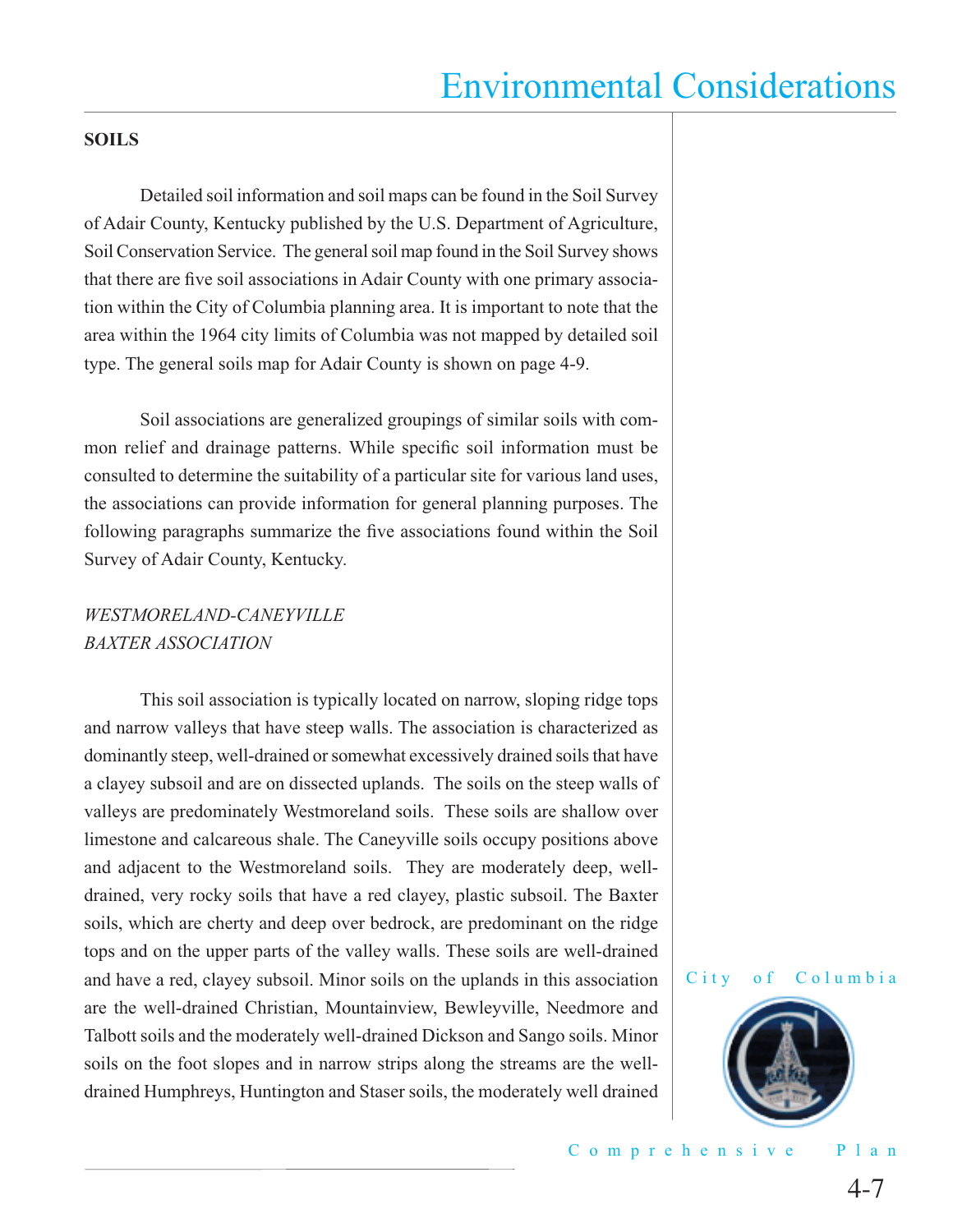Landisburg and Lindside soils, and the somewhat poorly drained Newark and Taft soils. The Westmoreland-Caneyville-Baxter association occupies about 28% of the county and extends along the southern and western boundaries. The Westmoreland soils make up about 30% of the association, the Caneyville soils about 24% and the Baxter soils about 16%. The Christian soils are less extensive, but comprise about 11% of this association.

 Approximately 63% of this association remains in forest. About threefifths of the cleared acreage is in hay and pasture, and nearly one-fifth is used for row crops. One-fourth of the acreage is suited to cultivated crops. Fair to good yields are obtained of tobacco, corn and other row crops grown on the soils of the floodplains and gently sloping uplands.

### *BAXTER-CHRISTIAN-BEWLEYVILLE ASSOCIATION*

 This association is characterized as rolling with dominantly well-drained soils that have a deep root zone and a clayey subsoil. The association occupies about 32% of the county and extends in a northwesterly direction through Glens Fork, Columbia, and Cane Valley.

 The topography associated with this soil association is irregular. In many places there is karst topography which ranges from nearly level to steep. Sinkholes and depressions are common in these areas. Many of the creeks that flow through the county originate in this area. Russell Creek, the largest, flows from east to west. The soils along the creek and its tributaries are among the most productive of the soils located within the floodplains.

 The soils of the Baxter, Christian and Bewleyville series' are the most extensive soils in this association and are gently to strongly sloping. The Baxter soils were formed in material weathered from cherty limestone and have a red, clayey subsoil with chert throughout their profile. The Christian soils were formed in weathered products of mixed limestone, sandstone and shale. These soils contain more sand and less chert than the Baxter soils. The Bewleyville soils formed partly in loess and partly in the underlying material weathered from limestone, have a yellowish red subsoil of silty clay loam.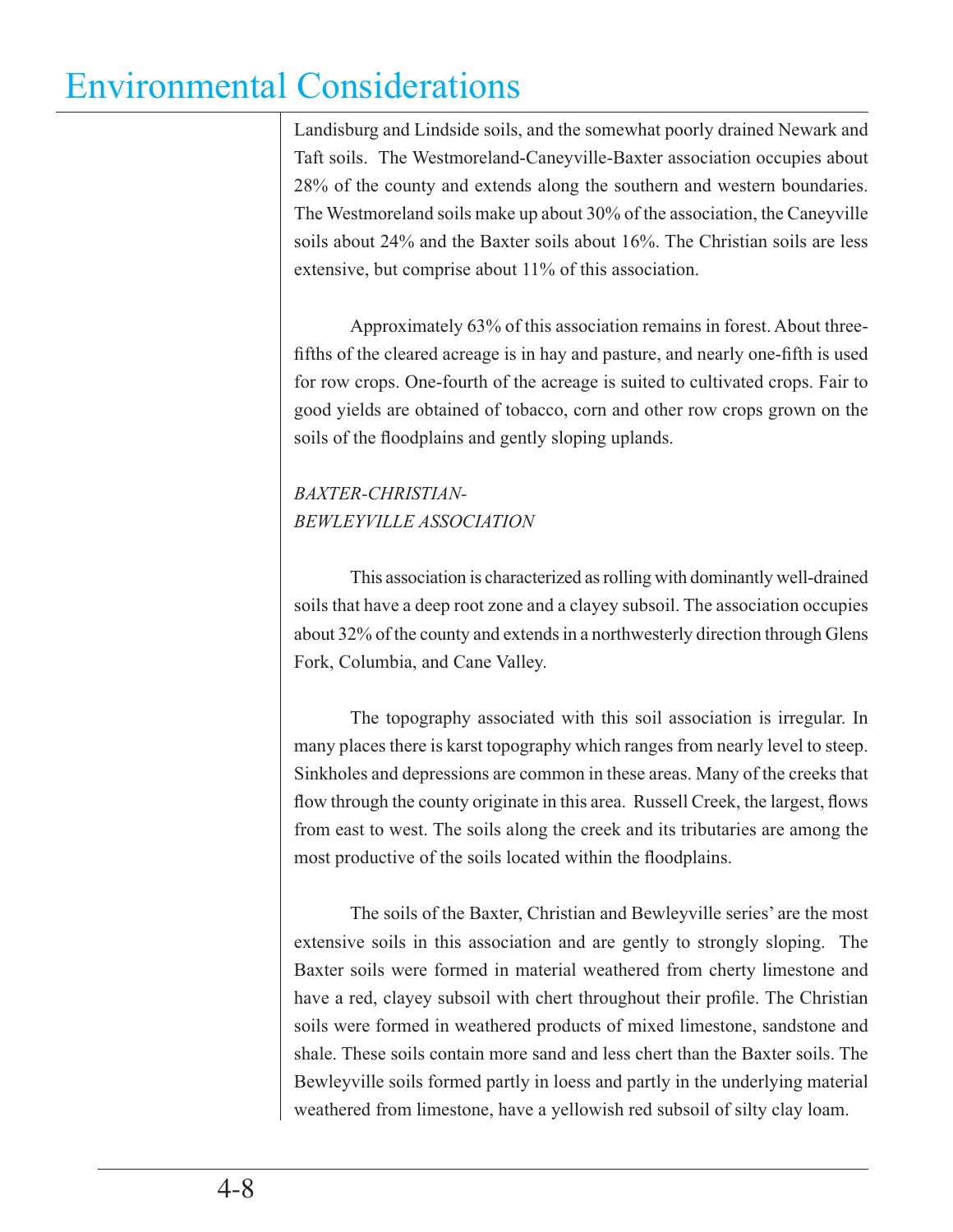





Comprehensive Plan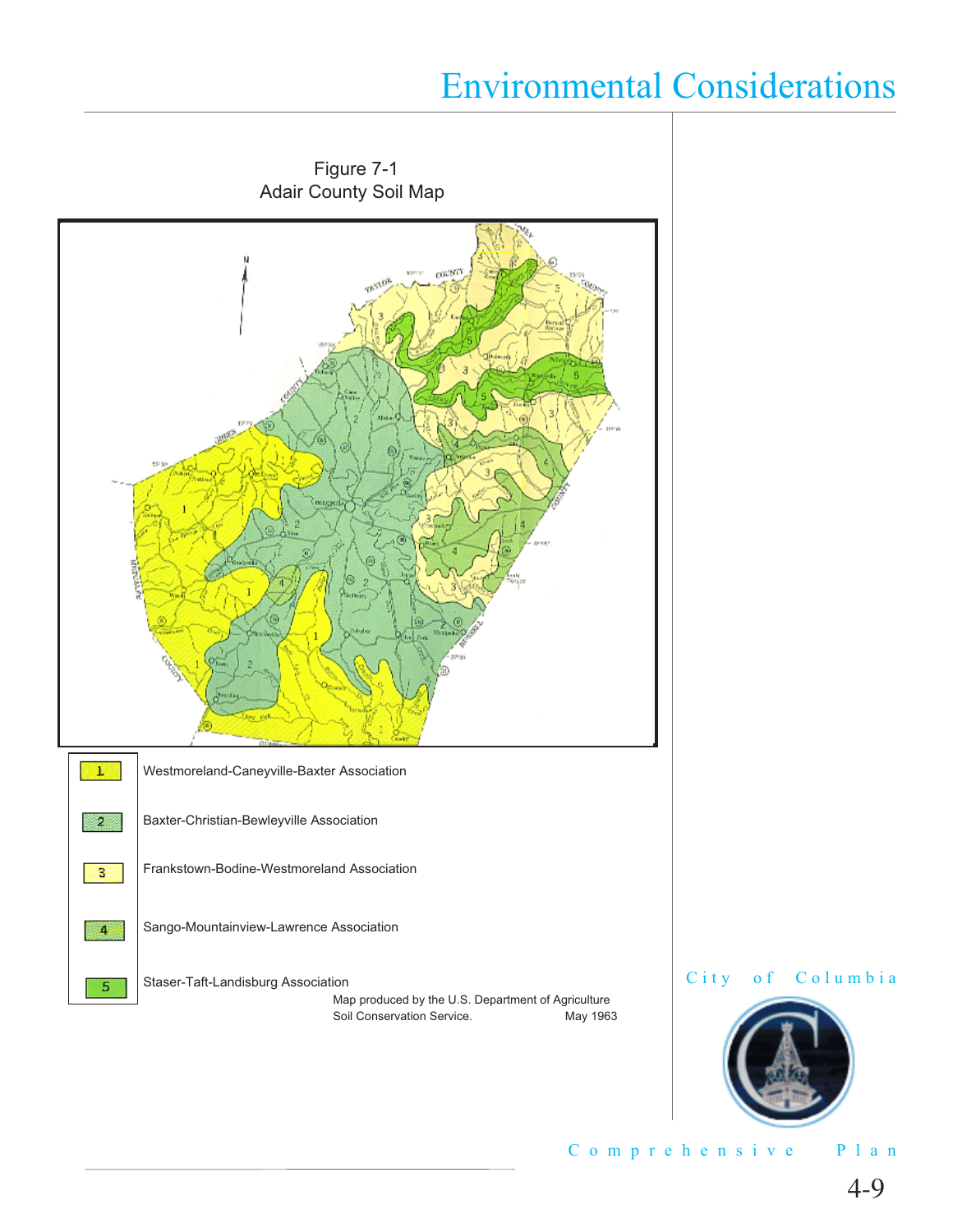The Baxter soils account for approximately 30% of the association; the Christian soils, 15%; and the Bewleyville soils about 11%. Minor soils account for the remaining acreage in this association.

 Approximately 28% of this association is in trees, usually along the steeper slopes above creeks and in wooded areas on farms. A large part of the association is in hay and pasture or is used to grow corn, tobacco and small grains. Nearly two-thirds the acreage that has been cleared is used for hay and pasture. The remainder of the acreage is used mostly for row crops, although some acreage is idle.

### *FRANKSTOWN-BODINE-WESTMORELAND ASSOCIATION*

 The soil association of Frankstown-Bodine-Westmoreland is typically located on sloping ridge tops separated by narrow valleys that have steep walls. The largest area of this soil association extends from south of Green River north toward the boundaries of Taylor and Casey Counties. A smaller area, located in the east central part of the county extends along Big Clifty Creek to the Russell County line.

 Some of the broad ridge tops are occupied by the Frankstown soils. Bodine and Westmoreland soils are located on the steep walls of the valleys. The composition of the Frankstown- Bodine-Westmoreland soil association is described as deep, sloping, well-drained, cherty soils on ridge tops and shallow, steep, somewhat excessively drained or excessively drained soils on hillsides.

 The Frankstown soils are deep, well drained, cherty and have a subsoil of yellowish brown silty clay loam. The Bodine soils are also cherty but are shallow and excessively drained. The Westmoreland soils, which lie below the Bodine soils, are shallow over calcareous shale. They partly contain weathered fragments of shale. These soils are almost neutral.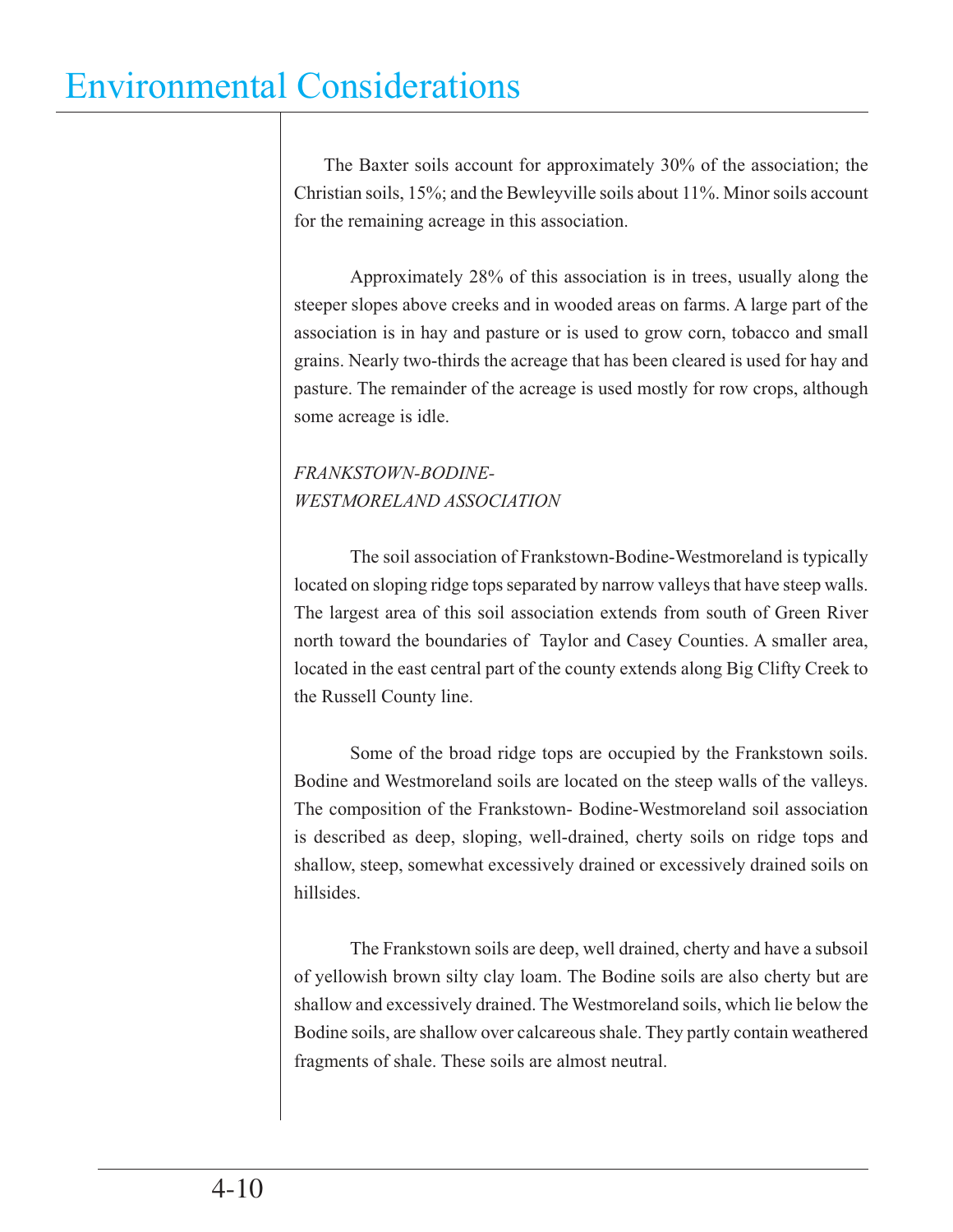This soil association occupies approximately 26% of the county. The Frankstown soils comprise 29% of the association; the Bodine soils, 22%; and the Westmoreland soils, 21%. Minor soils account for the remainder of the association.

 Approximately 65%, mainly in the steep areas of this association, remain in trees. Three-fourths of the acreage, located on ridge tops, has been cleared and is used chiefly for corn, tobacco, hay and pasture. Almost two-thirds of the acreage has been cleared and is used for row crops. The rest of the land in this association is idle.

#### *SANGO-MOUNTAINVIEW-LAWRENCE ASSOCIATION*

This association consists of large flats and gentle slopes in the uplands. Generally, the association is described as being comprised of soils that are nearly level to sloping on broad ridge tops, are somewhat poorly drained or moderately well drained soils with a pan or as deep well-drained soils. The somewhat poorly drained Lawrence soils and the moderately well drained Sango soils are dominant in the flat areas, and the well drained Mountainview Soils are practically free of the gray mottles that are typical of the Sango and Lawrence soils, and they lack a fragipan. The fragipan in the lower part of the subsoil in the Sango and Lawrence soils causes water to move slowly through the profile and as a result, these soils are wet in rainy seasons. The Sango, Mountainview and Lawrence soils were formed partly in loess and partly in the underlying material weathered from cherty limestone. They are strongly acidic.

 This association occupies approximately 8% of the county. It is located in the east-central part of the county and extends from the small communities of Ozark and Purdy to the Russell County line. Another small concentrated area of this association, known as Flatwoods, is south of Columbia. The Sango soils make up about 32% of the association; the Mountainview soils, 21%; and the Lawrence soils, 12%. The remainder of the soil association consists of minor soils.



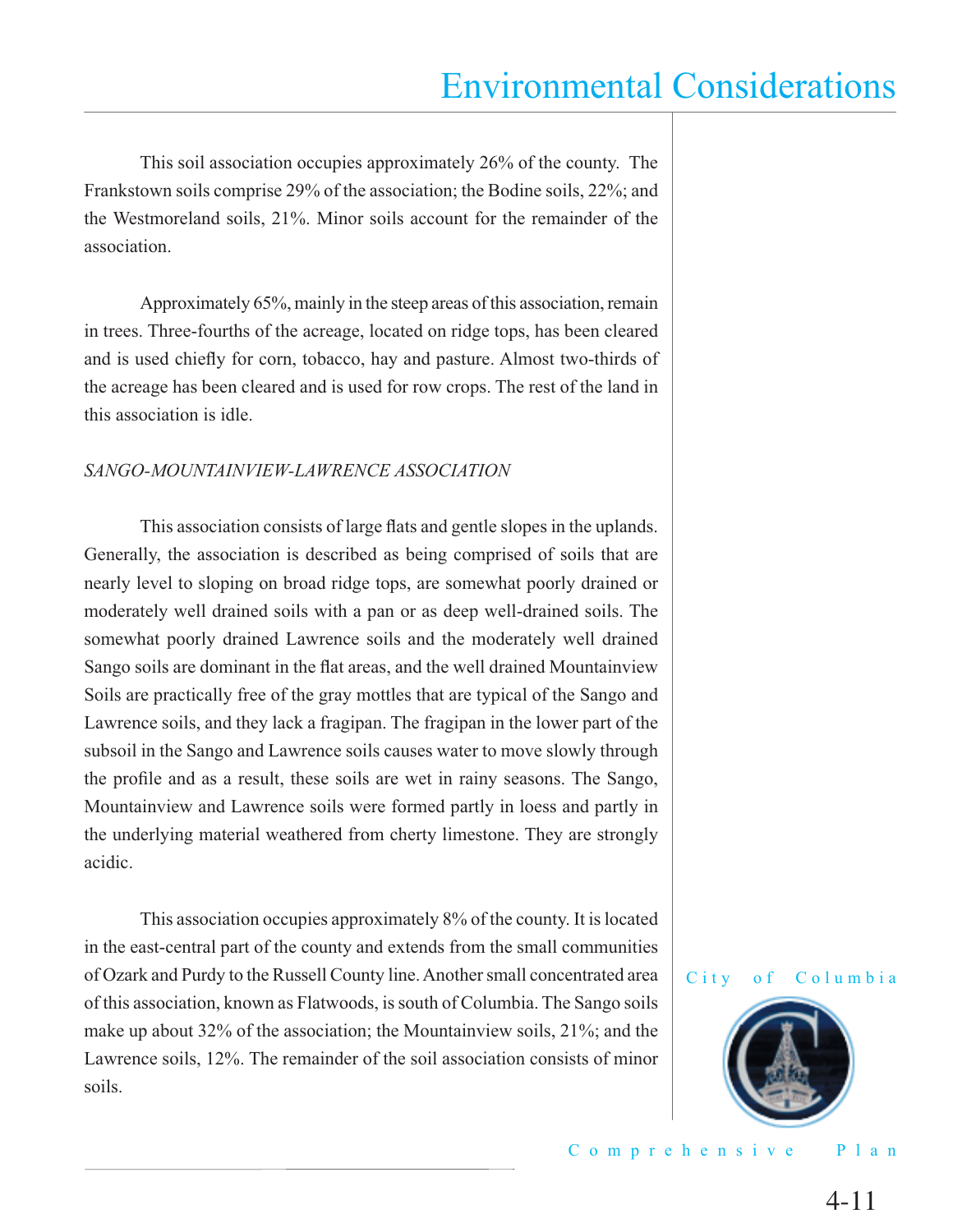Approximately 53% of this association is in trees. The wet flats and the steeper slopes are mostly covered in hardwoods, chiefly oak, gum, maple, poplar, and hickory. These soils are strongly acidic and are low in natural fertilizer. It is for this reason that only low to fair yields of the commonly grown crops are obtained on the soils in this association.

### *STASER-TAFT-LANDISBURG ASSOCIATION*

 The Staser-Taft-Landisburg Association is generally characterized as somewhat poorly drained to well drained soils on nearly level floodplains and gently sloping to sloping stream terraces and foot slopes. This association can be found along the Green River and Casey Creek in the northern part of the county.

 The association is prevalent in approximately 6% of the total acreage in the county. About 28% of the association consist of Staser soils; about 16% are Taft soils; and 15% are Landisburg soils. The well-drained Staser soils, which have a surface layer of grayish-brown silt loam, loam or gravelly loam, are dominant on the first bottoms. The somewhat poorly drained Taft Soils are extensive on the stream terraces. The Taft soils have a surface layer of grayishbrown silt loam and the lower part of their subsoil is mottled and compact. The moderately drained Landisburg soils are on the nearly level to strongly sloping stream terraces to foot slopes. They have a surface layer of grayish-brown silt loam that is cherty in places. Their subsoil is light yellowish brown silty clay loam to silt loam and has a compact pan in the lower-part

 Approximately 24% of this association is in trees. Almost half of the acreage, that has been cleared, is used for row crops; about 45% is used for hay and pasture with the remainder being idle. Almost all of the acreage in this association is suited to cultivated crops. However, 35% of the soils in this association are poorly drained and wetness becomes the major management problem.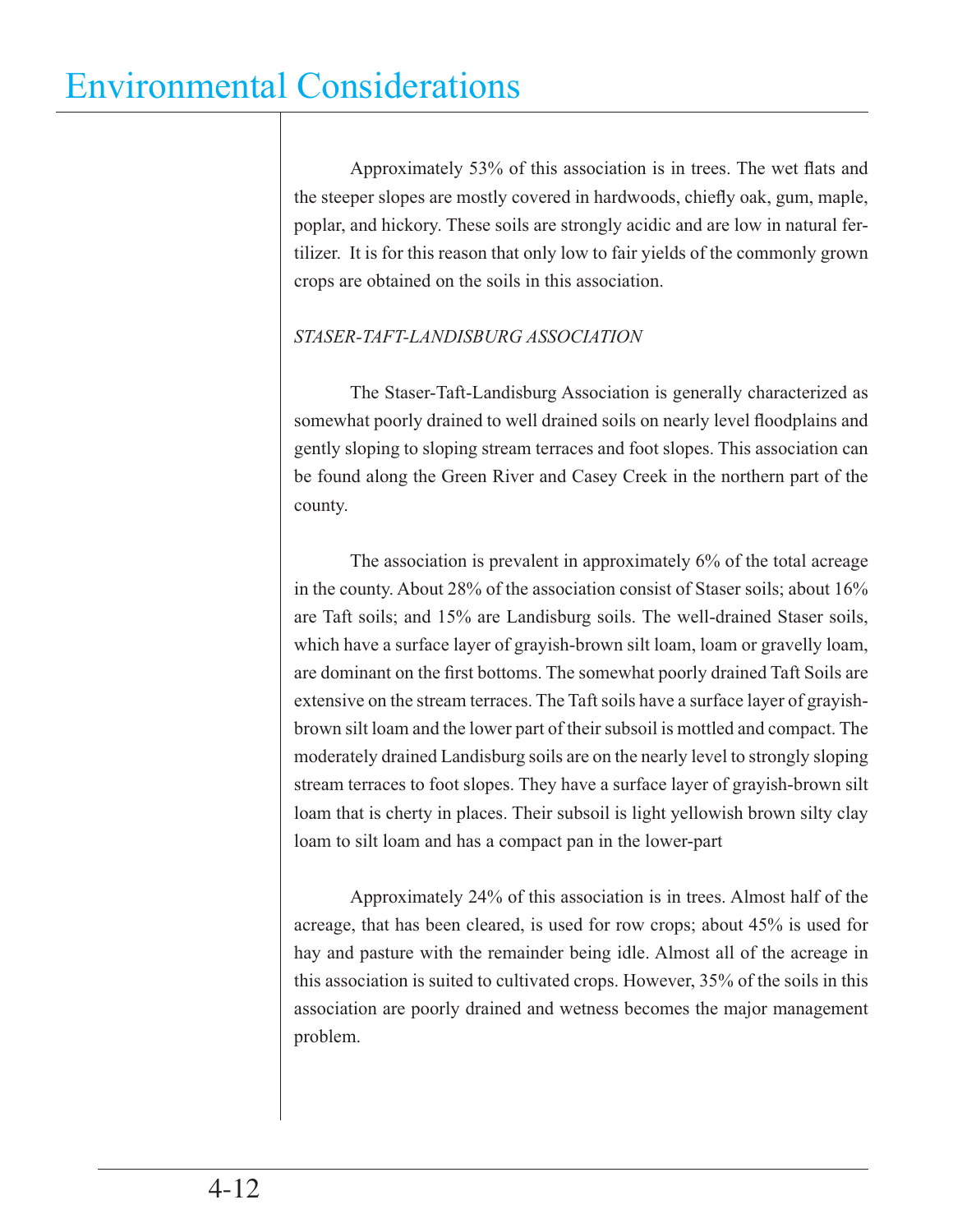#### **HYDRIC SOILS**

Hydric soils are those soils which are saturated, flooded or ponded long enough during the growing season to develop anaerobic conditions in the upper part. The presence of hydric soils is an indication that wetlands may exist in an area. Under currently accepted definitions, an area is considered a wetland if it has hydric soils, hydrophytic vegetation (plants that are adapted to growing in wet conditions) and wetlands hydrology. Wetland hydrology means that the area is either permanently or periodically inundated or the soil is saturated to the surface at some time during the growing season. There are four hydric soils in Adair County; Dunning silt loam (Du), Gutherie silt loam (Gu), Melvin silt loam (Me) and is Robertsville silt loam (Rb). All of these soils have been classified as hydric due to saturation. In addition, there is one other soil, Newark gravelly silt loam (Ng), which may have inclusions of hydric soils. This means that an area mapped as this soil type may include small areas of hydric soils in poorly drained low spots. In Adair County, these hydric soils support or would have supported woody vegetation under natural conditions except those as identified as swamp or ponded phases.

#### **PRIME FARMLAND SOILS**

 According to the U.S. Department of Agriculture, Soil Conservation Service, prime farmland is land that has the best combination of physical and chemical characteristics for producing food, feed, forage, fiber and oilseed crops and is also available for these uses. Prime farmland can be cropland, pastureland, rangeland, forest land or land other than those used for urban purposes or covered with water. Prime farmland has the soil quality, growing season and moisture supply needed to economically produce sustained high yields of crops when treated and managed according to acceptable farming methods. In general, prime farmlands have an adequate and dependable water supply from precipitation or irrigation, a favorable temperature and growing season, acceptable acidity or alkalinity, acceptable salt and sodium content and few or no rocks. They are permeable to water and air. Prime farmlands are not



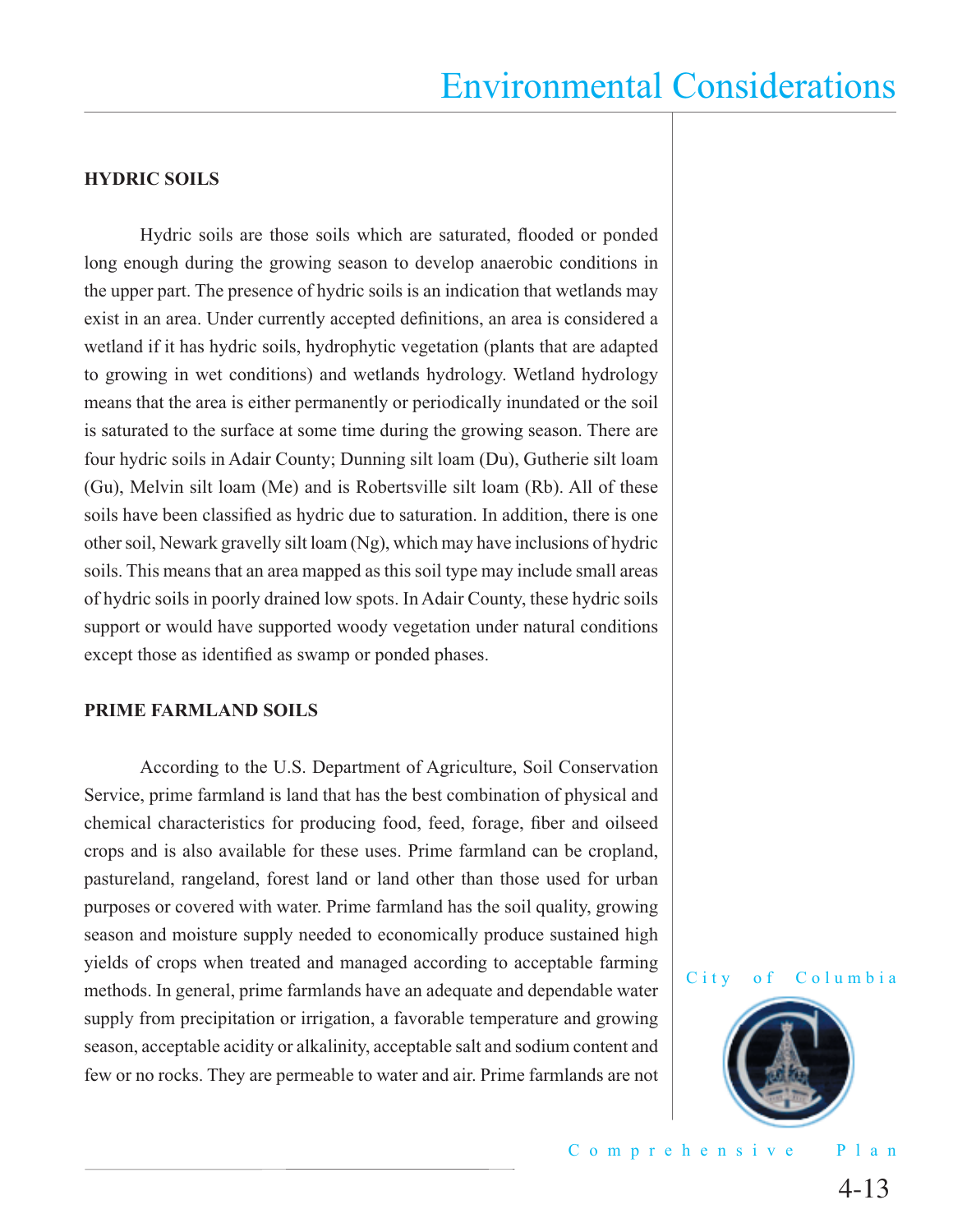excessively erodible or saturated with water for a long period of time. They either do not flood frequently or are protected from flooding. The following soils found in Adair County are considered to be potential prime farmland soils:

- BaB -Baxter cherty silt loam, 2-6% slopes<br>BeB -Bewlevville silt loam, 2-6% slopes
- BeB -Bewleyville silt loam, 2-6% slopes<br>CbB -Captina silt loam, 2-6% slopes
- CbB -Captina silt loam, 2-6% slopes<br>ChB -Christian silt loam, 2-6% slope
- ChB -Christian silt loam, 2-6% slopes<br>DcB -Dickson silt loam, 2-6% slopes
- DcB -Dickson silt loam, 2-6% slopes<br>Du -Dunning silt loam
- Du -Dunning silt loam<br>EtB -Etowah silt loam.
- EtB -Etowah silt loam, 2-6% slopes<br>FtB -Frankstown cherty silt loam, 2
- FtB -Frankstown cherty silt loam, 2-6% slopes<br>HcB -Humphreys cherty silt loam, 2-6% slopes
- HcB -Humphreys cherty silt loam, 2-6% slopes<br>Hf -Huntington fine sandy loam
- 
- He -Huntington fine sandy loam<br>Hg -Huntington gravelly loam, Hg -Huntington gravelly loam,<br>Hu -Huntington silt loam
- 
- Hu -Huntington silt loam<br>LaA -Landisburg cherty sil
- LaA -Landisburg cherty silt loam, 0-2% slopes<br>LaB Landisburg cherty silt loam, 2-6% slopes LaB - Landisburg cherty silt loam, 2-6% slopes<br>LdA - Landisburg silt loam, 0-2% slopes
	-
- LdA Landisburg silt loam, 0-2% slopes<br>LdB Landisburg silt loam, 2-6% slopes LdB - Landisburg silt loam, 2-6% slopes<br>Lr - Lawrence silt loam
- Lr Lawrence silt loam<br>Ls Lindside silt loam.
- Ls Lindside silt loam, 0-6%<br>Me Melvin silt loam
- Me Melvin silt loam
- MoB Mountainview silt loam, 2-6%<br>MsB Mountainview silt loam, shallo
	- Mountainview silt loam, shallow 2-6% slopes
- NAB Needmore silt loam, 2-6% slopes<br>Ng Newark gravelly silt loam
- Ng Newark gravelly silt loam
- Nk Newark silt loam<br>Rb Robertsville silt le
- Rb Robertsville silt loam<br>SaA Sango silt loam,0-2%
- SaA Sango silt loam, 0-2% slopes<br>SaB Sango silt loam, 2-6% slopes
- SaB Sango silt loam, 2-6% slopes<br>SeB Sequatchie silt loam, 0-4% sl
- SeB -Sequatchie silt loam, 0-4% slopes<br>Sg -Staser gravelly loam
- Sg -Staser gravelly loam<br>Sm -Staser loam
	-
- Sm -Staser loam<br>St -Staser silt lo St -Staser silt loam<br>Ta -Taft silt loam
	-
- Ta -Taft silt loam<br>Wt -Whitwell silt
- Wt -Whitwell silt loam<br>Wy -Wolftever silt loam -Wolftever silt loam

 In addition to prime farmland, the Soil Conservation Service has also identified farmlands of statewide importance. This is land, in addition to prime farmland, that is of statewide importance for the production of food, feed, fiber, forage and oilseed crops. Generally, farmlands of statewide importance include those that are nearly prime farmland and that economically produce high yields of crops when treated and managed according to acceptable farming methods. Some may produce as high of a yield as prime farmlands when conditions are favorable. The following soils found in Adair County may indicate farmland of statewide importance: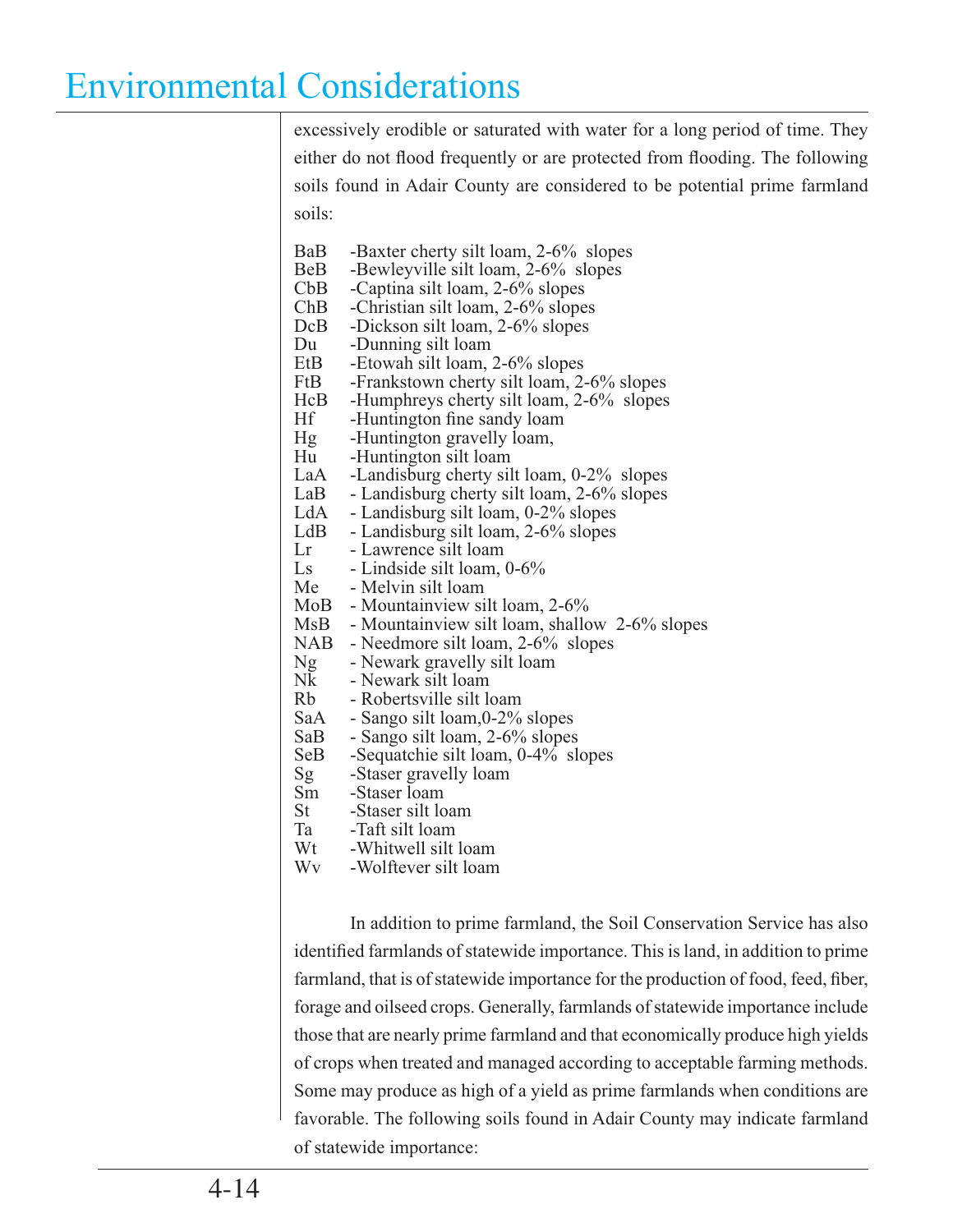- BaC -Baxter cherty silt loam, 6-12% slopes
- BaC2 -Baxter cherty silt loam, 6-12% slopes, eroded<br>BeC -Bewleyville silt loam, 6-12% slopes
- -Bewleyville silt loam, 6-12% slopes
- BeC2 -Bewleyville silt loam, 6-12% slopes, eroded
- CfC2 -Christian fine sandy loam, 6-12% slopes, eroded
- ChC -Christian silt loam, 6-12% slopes
- ChC2 -Christian silt loam, 6-12% slopes, eroded
- CsC2 -Christian-Baxter cherty loams, 6-12% slopes, eroded
- CvC2 -Cookeville silt loam, 6-12% slopes, eroded
- EtC -Etowah silt loam, 6-12% slopes<br>FtC -Frankstown cherty silt loam, 6-1
- FtC -Frankstown cherty silt loam, 6-12% slopes<br>FtC2 -Frankstown cherty silt loam, 6-12% slopes.
- -Frankstown cherty silt loam, 6-12% slopes, eroded
- HcC -Humphreys cherty silt loam, 6-12% slopes
- HcC2 -Humphreys cherty silt loam, 6-12% slopes, eroded<br>HdC -Humphreys silt loam, 6-12% slopes
- HdC -Humphreys silt loam, 6-12% slopes<br>LaC -Landisburg cherty silt loam, 6-12%
- -Landisburg cherty silt loam,  $6-12\%$  slopes
- LaC2 -Landisburg cherty silt loam, 6-12% slopes, eroded<br>LdC -Landisburg silt loam, 6-12% slopes
- -Landisburg silt loam, 6-12% slopes
- LdC2 -Landisburg silt loam, 6-12% slopes, eroded
- MoC -Mountainview silt loam, 6-12% slopes
- MoC2 -Mountainview silt loam, 6-12% slopes, eroded
- MsC -Mountainview silt loam, shallow,  $6-12\%$  slopes
- MsC2 -Mountainview silt loam, shallow, 6-12% slopes, eroded
- NdC -Needmore silt loam, 6-12% slopes
- NfB2 -Needmore silty clay loam, 2-6% slopes, eroded
- NfC2 -Needmore silty clay loam, 6-12% slopes, eroded
- PmC -Pembroke silt loam, 6-12% slopes
- TbC2 -Talbott silt loam, 6-12% slopes, eroded
- WeB -Westmoreland shaly silt loam, 2-6% slopes
- WeC -Westmoreland shaly silt loam, 6-12% slopes

#### **SLOPES**

Land uses vary in their sensitivity to slope. Virtually flat land can be used for intensive activity, while slopes in excess of 20 percent present limitations so great that development is not feasible, both practically and financially. Residential development can take place on small scattered sites utilizing land that industrial development, that industrial development must forego. In addition, the location and concentration of slopes in the form of hills, ridges, valleys and plains can force development into large clusters or break it up into dispersed patterns. The variation in topography that characterizes Adair County has structured the form of its small communities and guided the location of major transportation routes. The suitability of different degrees of



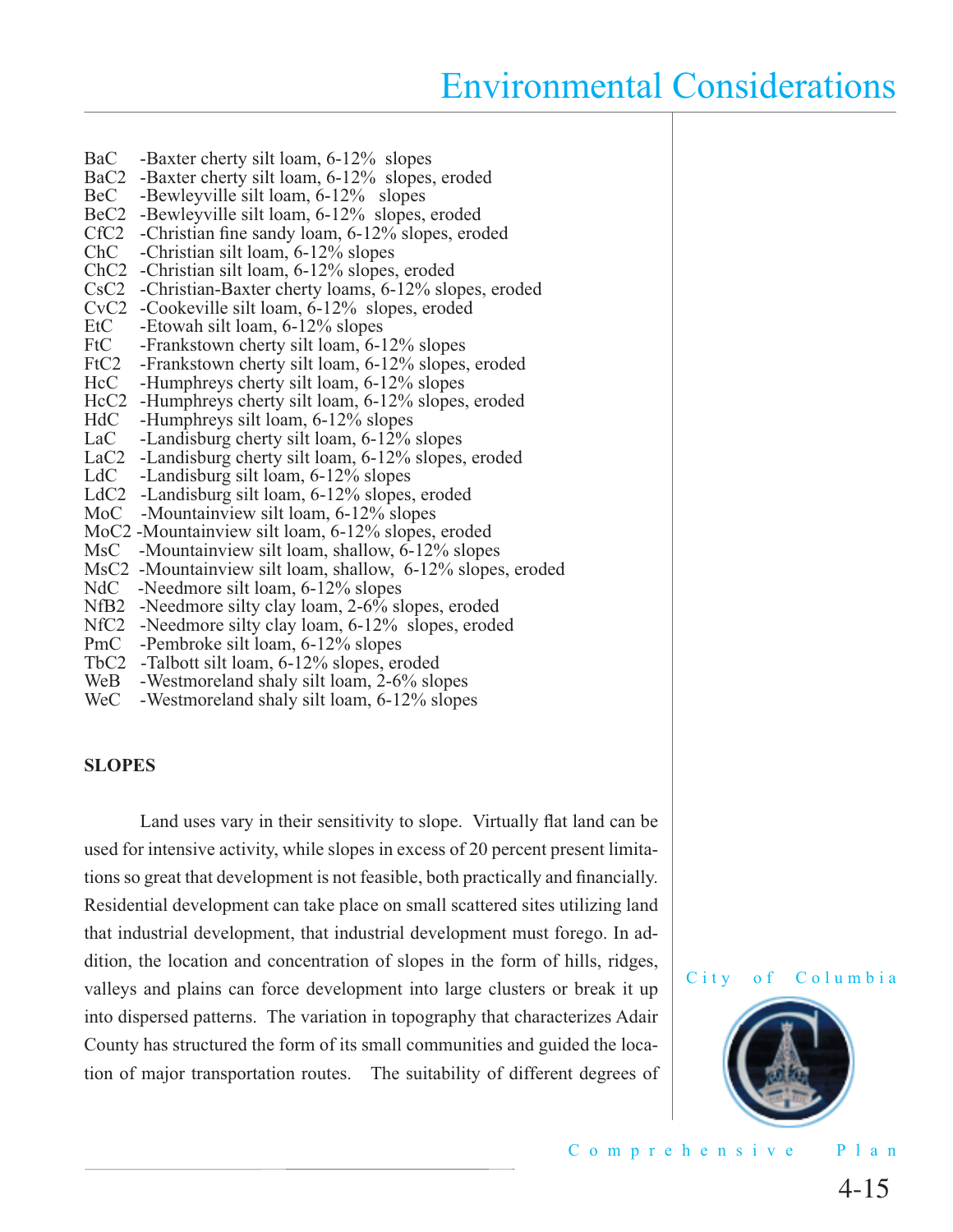slope for development is shown in Table 4-1. In addition, a map showing the topography of the City of Columbia and its planning area has been included on the following page.

 Visual indications of unstable slopes include previous slides or slumps, cracking of the top of the slope, tilting of fences, retaining walls, utility poles or trees, new cracks in foundations and sidewalks and slowly developing and widening cracks in the ground or paved areas.

 Development of steep slopes can accelerate erosion, increase runoff, and decrease the volume of water absorbed and filtered as groundwater. Damage to buildings and other man made structures can occur on unstable slopes. Commercial and industrial development should be restricted on slopes steeper than twelve percent. Developers of residential property on such slopes should be required to prove that the construction techniques used can overcome a site's limitations. In certain instances, the planning commission should consider requiring the submittal of geotechnical reports prior to approving a site plan or subdivision plat.

 To date, most development in Adair County has occurred on land with minimal slope. Within the City of Columbia, areas that include steeper slopes have been included within residential subdivisions. These steep sloped areas are typically used as the undeveloped rear portions of house lots or as common open space.

#### **TABLE 4-1 SLOPE SUITABILITY FOR URBAN DEVELOPMENT**

| Limitations | <b>Suitability Rating</b> | Residential | Commercial | Industrial<br>Park |
|-------------|---------------------------|-------------|------------|--------------------|
| Slight      | Optimum                   | $0 - 6\%$   | $0 - 6\%$  | $0 - 2\%$          |
| Moderate    | Satisfactory              | $6 - 12\%$  | $6 - 12\%$ | $2 - 6\%$          |
| Severe      | Marginal                  | $12 - 18%$  | $12 - 18%$ | $6 - 12\%$         |
| Very Severe | Unsatisfactory            | $18% +$     | $18% +$    | $12% +$            |

*Source: Kiefer, Ralph W., "Terrain Analysis for Metropolitan Area Planning," Journal of the Urban Planning Division, Proceedings of the American Society of Civil Engineers, Dec. 1967*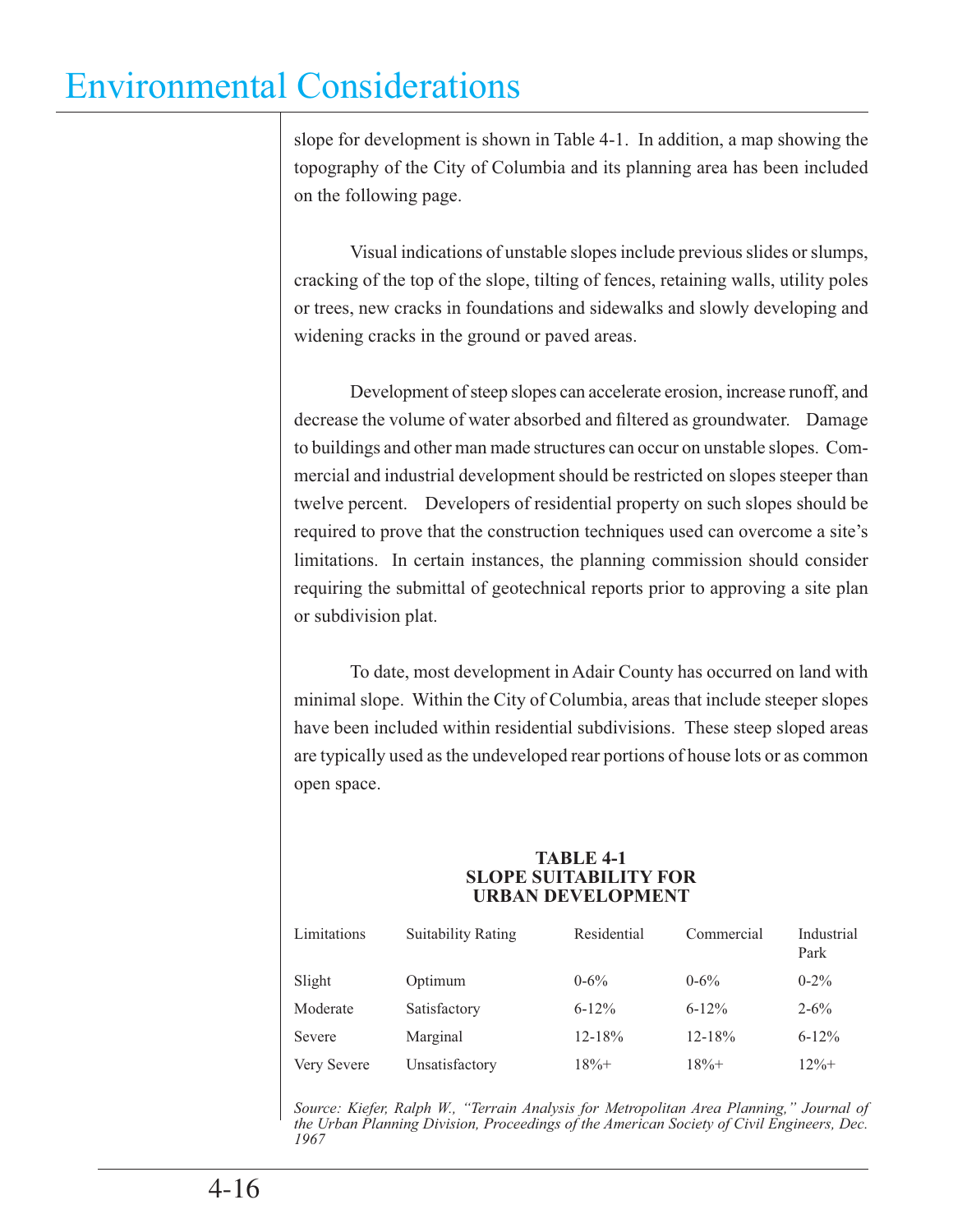Figure 4-2 City of Columbia Steep Sloped Areas



 $=$  Steep slopes



Comprehensive Plan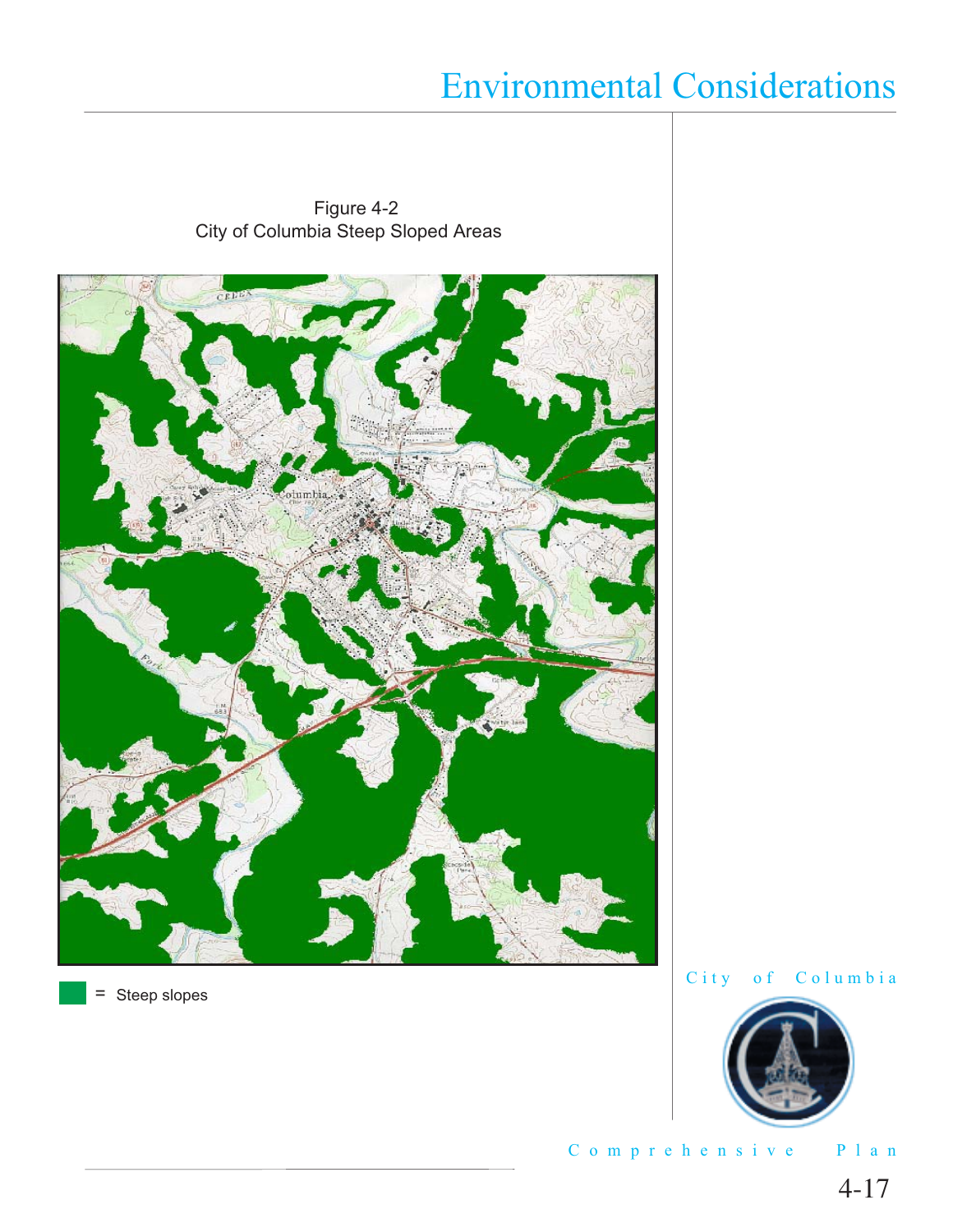### **FLOODPLAINS**

Floodplains are low lying areas that are susceptible to flooding. The Columbia planning areas does not contain any land that has been officially designated by the Federal Emergency Management Agency (FEMA) as a flood hazard area. However, there are areas within Adair County that experience flooding. These lands are primarily located along Russell Creek, Sulfur Creek and Petty's Fork. Areas that are subject to flooding are shown on the future land use map as environmentally sensitive areas.

### **ENDANGERED SPECIES**

 The primary concern for the impacts of development on plant and animal life are the effects on rare and endangered species. There are a total of 25 species of potential concern listed in Adair County according to the Kentucky Department of Fish and Wildlife Resources. Of this number, 13 are birds, four are fish, three are bats, two are mollusks. The remainder are a bear, a snake, and a salamander. The species are listed as follows:

**American Black Bear** *(Ursus Americanus) Status:* Federal Partial Status State Special Concern

**American Coot** *(Fulica Americana) Status:* No Federal Status State Historic

**Bald Eagle** *(Haliaeetus Leucocephalus) Status:* Federal Partial Status, Listed Threatened, Proposed for de-listing State Endangered

**Black Crowned Night-Heron** (Nycticorax Nycticorax) *Status:* No Federal Status State Threatened

**Blue Winged Teal** *(Anas Discors) Status:* No Federal Status State Endangered

**Dark-Eyed Junco** *(Junco Hyemalis) Status:* No Federal Status State Special Concern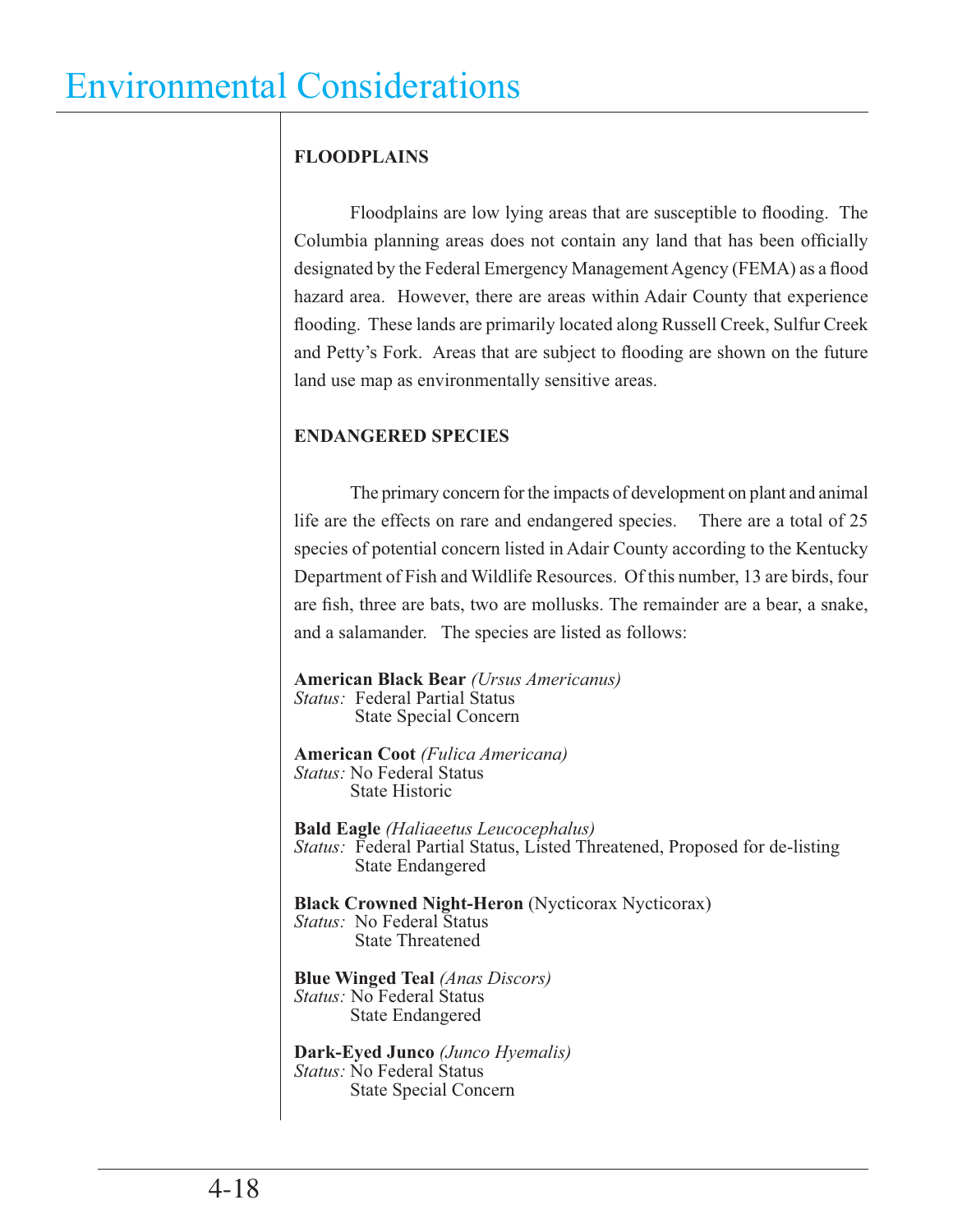**Double-Crested Cormorant** *(Phalacrocorax Auritus) Status:* No Federal Status State Historic **Eastern Hellbender** *(Cryptobranchus Alleganiensis Alleganiensis) Status:* No Federal Status State Special Concern **Gray Myotis** *(Myotis Grisescens) Status*: Federal Endangered State Endangered **Great Blue Heron** *(Ardea Herodias) Status:* No Federal Status State Special Concern **Great Egret** *(Ardea Alba) Status:* No Federal Status State Endangered **Hooded Merganser** *(Lophodytes Cucullatus) Status:* No Federal Status State Threatened **Indiana Bat** *(Myotis Sodalis) Status:* Federal Endangered State Endangered **Kentucky Creekshell** *(Villosa Ortmanni) Status:* No Federal Status State Threatened **Little Spectaclecase** *(Villosa Lienosa) Status:* No Federal Status State Special Concern **Longhead Darter** *(Percina Macrocephala) Status:* No Federal Status State Threatened **Mountain Brook Lamprey** *(Ichthyomyzon Greeleyi) Status:* No Federal Status State Threatened **Osprey** *(Pandion Haliaetus) Status:* No Federal Status State Threatened

**Pied-Billed Grebe** *(Podilymbus Podiceps) Status:* No Federal Status State Endangered

City of Columbia



Comprehensive Plan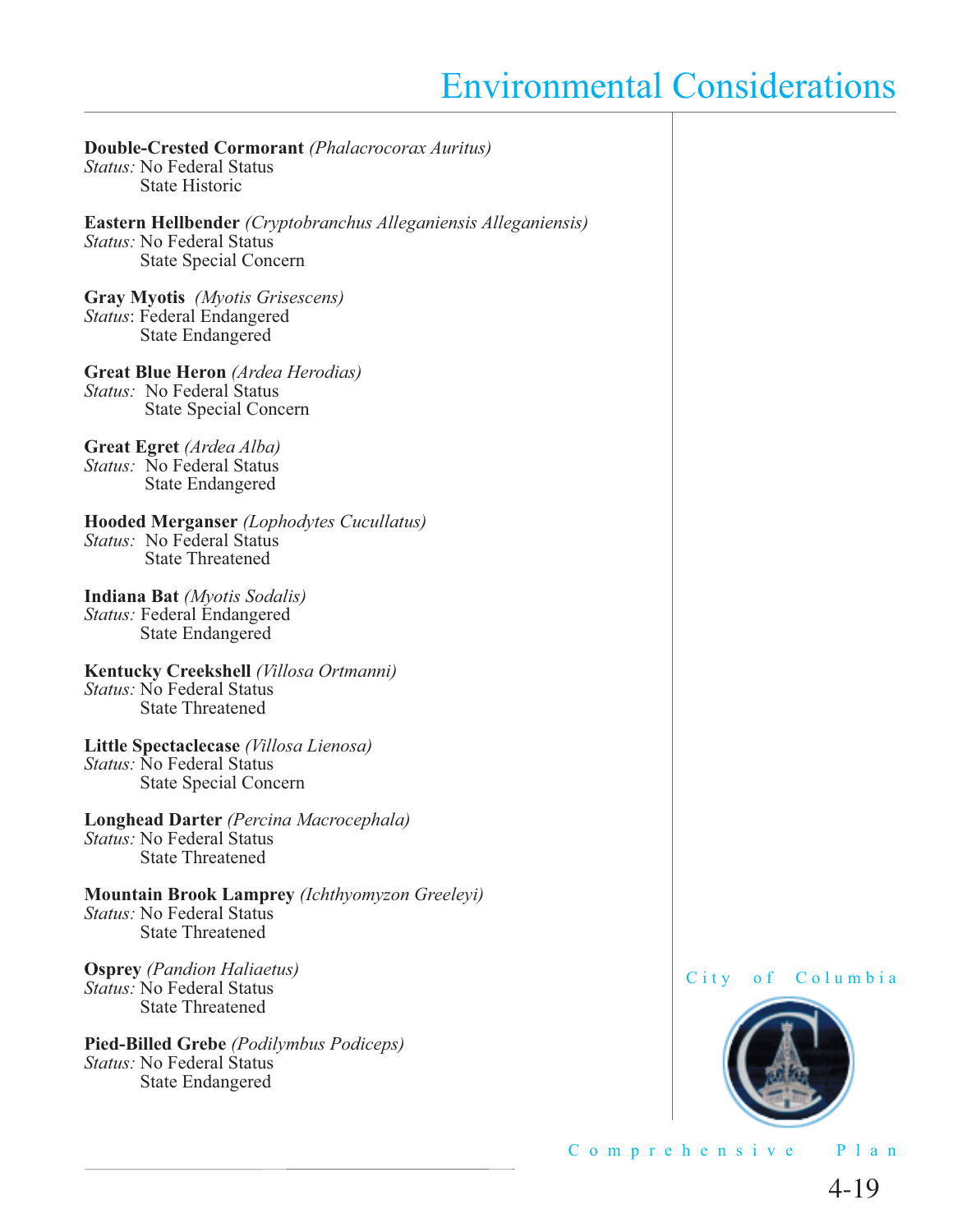Rafinesque's Big-Eared Bat *(Corynorhinus Rafinesquii) Status:* No Federal Status State Special Concern **Scarlet Kingsnake** *(Lampropeltis Triangulum Elapsoides) Status:* No Federal Status State Special Concern **Spotted Darter** *(Etheostoma Maclatum) Status:* No Federal Status State Threatened **Stargazing Minnow** *(Phenacobius Uranops) Status:* No Federal *St*atus State Special Concern **Whooping Crane** *(Grus Americana) Status:* Federal Listed Endangered, Nonessential experimental population State Extirpated **Yellow-Crowned Night-Heron** *(Nyctanassa Violacea) Status:* No Federal Status State Threatened **SUMMARY** The purpose of this chapter is to identify development impacts on the

environment within the planning period and to determine how the City of Columbia can continue to develop without destroying its natural resources and quality of life. The following paragraph summarizes recommendations that are a product of this chapter and the goals and objectives.

 As the City of Columbia continues to grow it can be expected that physical changes to the environment will occur if the need for additional housing and commercial areas continue to increase and as the city annexes additional land. As part of this process, areas that are categorized as environmentally sensitive or scenic should be identified and mapped within the City of Columbia planning area. Once these areas are identified and mapped, development standards should be created that outline the procedures and methods necessary to protect the environment and mitigate the creation of additional environmental hazards. In addition, it is recommended that an inter-agency site plan and subdivision review process be established. The creation of this inter-agency review process would enable the planning commission to more accurately identify potential